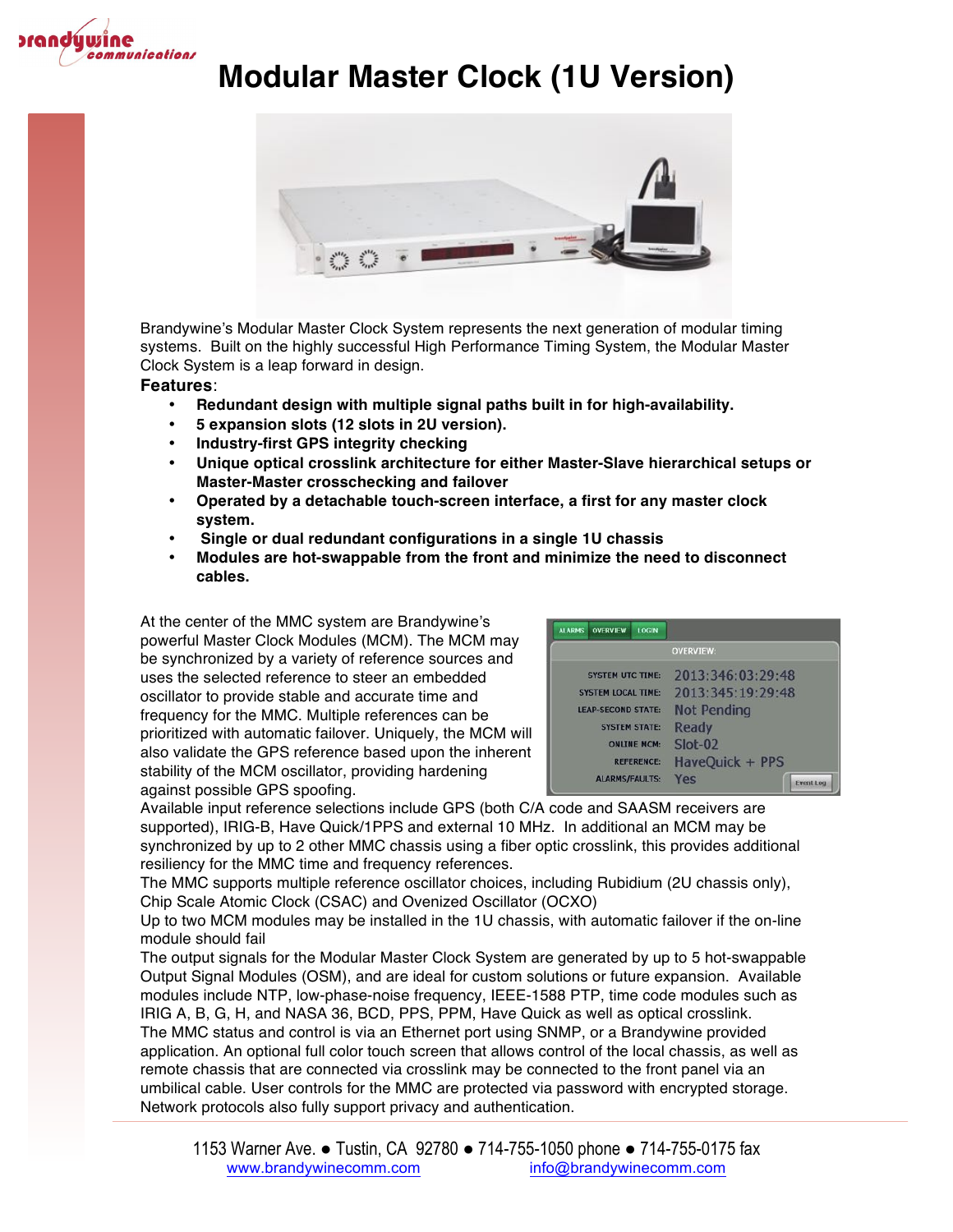



# **System Specifications**

#### *Signal Reference Inputs*

#### *C/A code GPS Receiver (optional)*

Receiver Type GPS L1 C/A, SBAS L1 C/A<br>GPS Reception 14 channels (GPS, SBAS) 14 channels (GPS, SBAS) Sensitivity Tracking: -159 dBm Acquisition: -147 dBm Accuracy 15ns (1σ) (@ -130 dBm) TTFF Hot Start: <5 sec (@ -130 dBm) Warm Start: 70 sec (@ -130 dBm) Cold Start: 70 sec (@ -130 dBm

#### *SAASM GPS Receiver (optional)*

Receiver Type GB-GRAM Type II<br>Keyfill cable DAGR compatible DAGR compatible DB15

#### *External 1PPS Input*

Signal Format Per ICD-GPS-060B Rate 1 pulse per second Impedance 50 ohm

#### *External GPS Have Quick T/C Input*

Connector Type

Signal Format Per ICD-GPS-060A, STANAG 4246 HQ2A Rate 1 frame per second Impedance 1k ohm<br>Connector Type 15 DB15M

### *External IRIG B Input*

Control Functions Modulation ratio 2.5:1 to 3.3:1 Impedance >600 ohm<br>Connector Type > SMA Connector Type

Signal Format **IRIG B Per IRIG 200-04**<br>
Control Functions Per IEEE1344 Amplitude 1 Vp-p to 5Vp-p

#### *Environmental*

#### *Power*

2 power supply slots are available. Can be either AC input, DC input or a combination. AC Supply

Voltage 90-265 VAC 50/60 Hz.

DC Supply

#### *Physical*

Length (depth) 20.00"

#### *Temperature*

Air Temperature -15 to 55degC<br>Altitude Conditions -1500 ft to +11 Airflow 30 cfm front to rear.

#### *Shock and Vibration*

Operating Shock MIL-STD 810F 20g/11ms Bench Handling Shock MIL-STD 810F<br>Vibration MIL-STD-167-1 Structure-borne Noise MIL-STD-740-2

#### *EMC*

FCC Part 15, Class A IEC CISPR 22 CE

MIL-STD-167-1

#### 100W Maximum Connector IEC 320 C14 (standard) MS3102A-10SL-3P Voltage 21-32VDC

Connector Barrier Terminal Block

17.00" Chassis 19.00" Front Panel Height 1.72 1U chassis Weight 25 lbs nominal (slides not included)

 $-1500$  ft to  $+11,000$  ft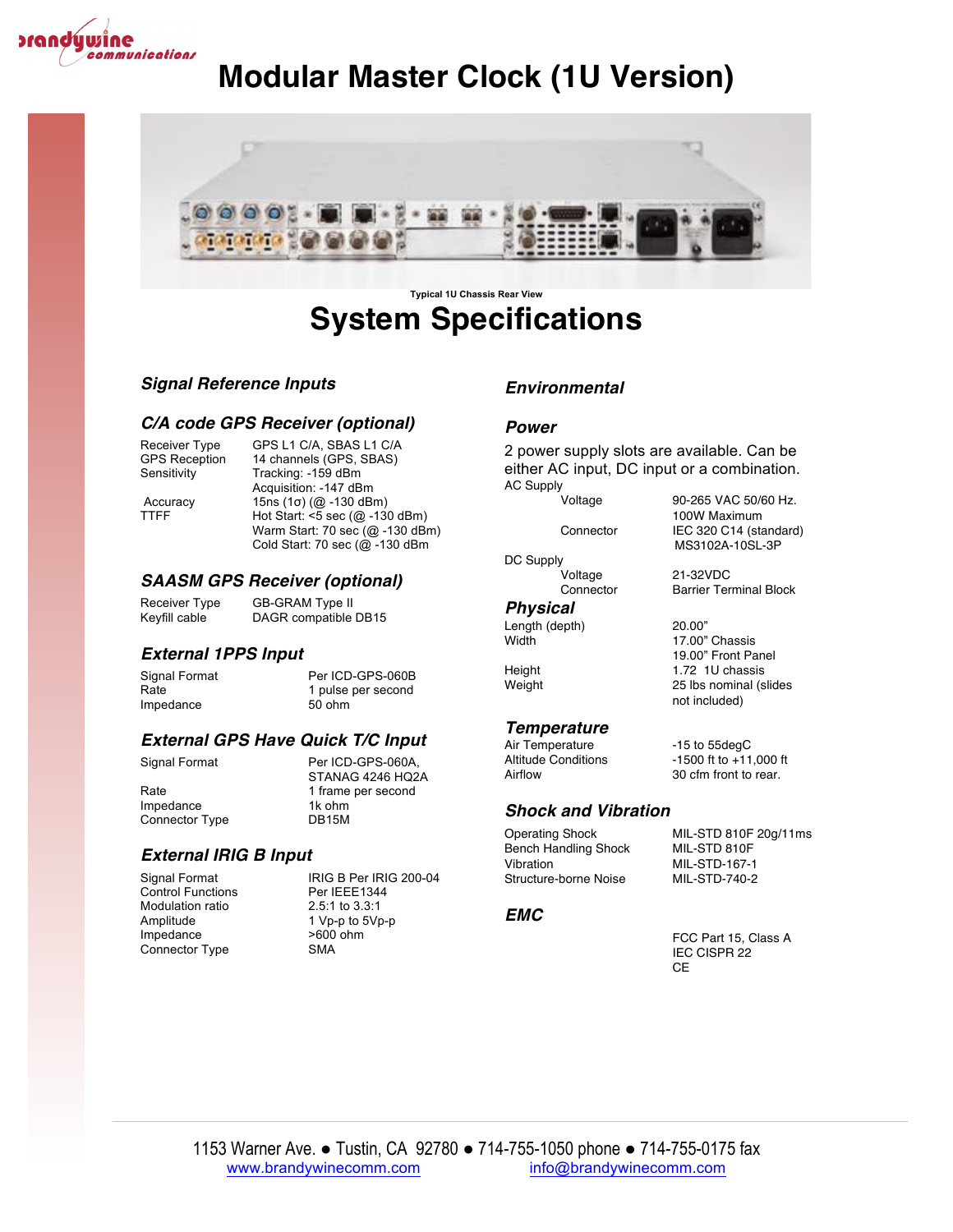

## **Master Clock Module (MCM)**



The Master Clock Module is the clock at the heart of the MMC. The MMC may use either one (standard) or two (optional) hot-swappable Master Clock Modules for redundancy and highavailability operation. The MCM may be configured with one of three types of disciplined oscillator, depending upon price/performance desired. The MCM is accessed either via the (optional) detachable touch screen display, an external Ethernet port, or a front panel maintenance Ethernet port. All aspects of the MMC operation are available through the optional display. For MMC configurations where multiple chassis are connected via an optical fiber link, the status and configuration of a remote chassis can be accessed across this link. The MCM provides a number of signal outputs without the need to install any Output Signal Modules.

Each MCM includes provision for Information Assurance. The touch display is password protected, and the password is stored in encrypted form. Password requirements and updates are implemented by means of warning screens. All Network connections use both authentication and privacy corresponding to the protocol in use. Only required ports and protocols are enabled.

| <b>Oscillator Options</b> |  |
|---------------------------|--|
|---------------------------|--|

| <b>Oscillator Options</b>    |                     |                       |                 |                    |
|------------------------------|---------------------|-----------------------|-----------------|--------------------|
|                              |                     | Rubidium <sup>1</sup> | CSAC            | <b>OCXO</b>        |
| Time                         | Locked              | $<$ 5ns $2\sigma$     | $5ns2\sigma$    | $<$ 10ns $2\sigma$ |
| Accuracy                     | Holdover<br>10 days | $<$ 10 $\mu$ s        | $<$ 100 $\mu$ s | $500\mu s$         |
| Frequency                    | Locked              | $<$ 1E-12             | $<$ 2E-12       | $<$ 5E-11          |
| Accuracy                     | Holdover            | $<$ 2E-11/mo          | <9E-10/mo       | $<$ 3E-8/yr        |
| Temperature -0 to 50°C       |                     | $<$ 1E-10             | $5E-10$         | $< 2E-9$           |
| Reference Error              |                     | $2E-10$               | $5E-10$         | $<$ 1 $E$ -8       |
| <b>Detection Sensitivity</b> |                     |                       |                 |                    |

#### *MCM Inputs*

Available Reference selection GPS (optional) IRIG B IRIG B + 1PPS Have Quick +1PPS 1PPS 10MHz Crosslink A Crosslink B

#### *MCM Outputs***<sup>1</sup>**

| Time and Frequency Outputs<br>1PPS        |                                        |  |  |  |
|-------------------------------------------|----------------------------------------|--|--|--|
| 10 MH $z^2$                               |                                        |  |  |  |
| Propagation delay compensation            |                                        |  |  |  |
| Input                                     | $±1$ ns -100ms in 1ns steps all inputs |  |  |  |
| Outputs                                   | $\pm$ 0 – 1 ms in 5 ns steps           |  |  |  |
| <b>Status and Control</b>                 |                                        |  |  |  |
| 100BaseT Ethernet                         |                                        |  |  |  |
| SNMP v3                                   | RFC 3411, 3418                         |  |  |  |
| NTP <sub>v4</sub>                         | <b>RFC 5905</b>                        |  |  |  |
| IP v4. IP v6                              |                                        |  |  |  |
| Touch panel display                       |                                        |  |  |  |
| 4.1 inch WVGA (800 X 480) LED 350 NIT     |                                        |  |  |  |
| Digital Landscape TFT LCD w/ Touch Screen |                                        |  |  |  |
| Alarm Relay                               |                                        |  |  |  |
| Dry Contact Closure 100mA                 |                                        |  |  |  |
|                                           | Audible Buzzer Alarm                   |  |  |  |
|                                           |                                        |  |  |  |

  $1$  2U chassis only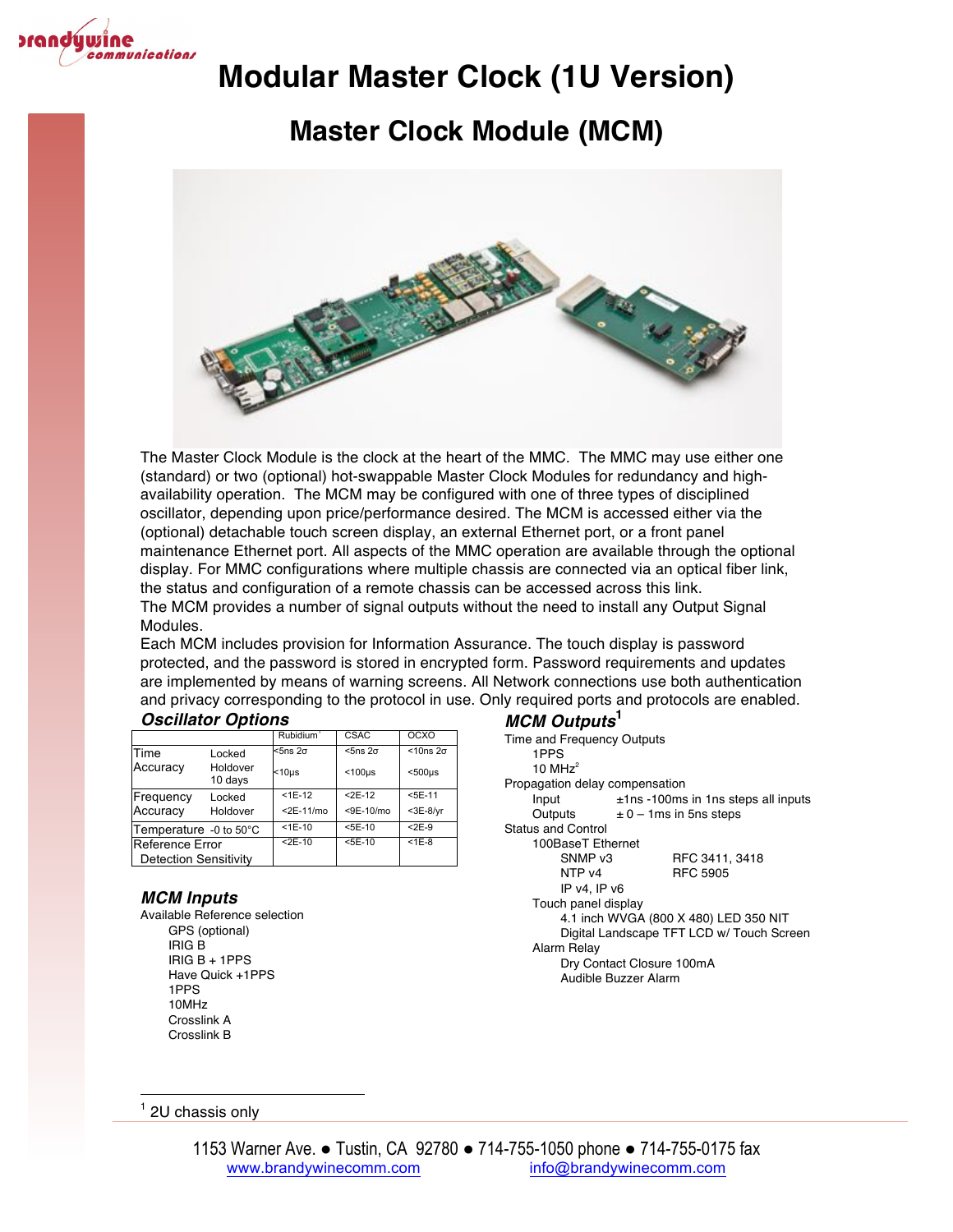

### **Universal Output Signal Module**

The Universal OSM provides the ultimate in flexibility. The Universal OSM has 4 outputs, each of which is user-programmable to a wide variety of time code or pulse outputs. This flexibility ensures that an MMC can be reconfigured as requirements change, and fewer modules are needed in comparison to designs where modules are single function. Time code outputs can be configured independently for local time. Passive rear transition modules are available for single ended BNC, or differential connectors. Each output is individually adjustable for propagation delay, ensuring that for high accuracy synchronization different cable lengths can be accommodated.

Available output formats:

- 1 PPS and 1PPM
- HaveQuick
- IRIG A, B, E, G, H
- XR3
- 2137



## **Specifications**:

#### *Pulse-per-second/minute*

Connector Type 3 Pin

| Signal Format                        | Per ICD-GPS-060B               |  |  |  |
|--------------------------------------|--------------------------------|--|--|--|
| 1PPS Rate                            | 1 pulse per second             |  |  |  |
| 1PPM Rate                            | 1 pulse per minute             |  |  |  |
| Rising Edge                          | On Time                        |  |  |  |
| <b>Rise Time</b>                     | $<$ 20ns                       |  |  |  |
| <b>Fall time</b>                     | $<$ 100 $ns$                   |  |  |  |
| Pulse Width                          | 20 $\mu$ s ±5% default.        |  |  |  |
| Amplitude                            | 10V $\pm$ 10% into 50 $\Omega$ |  |  |  |
| Output condition                     | when TFOM<7 only               |  |  |  |
| <b>Have Quick Time of Day Output</b> |                                |  |  |  |
| Signal Format                        | Per ICD-GPS-060A               |  |  |  |
| Rising Edge                          | On Time                        |  |  |  |
| <b>Rise Time</b>                     | $<$ 100 $ns$                   |  |  |  |
| <b>Fall time</b>                     | $<$ 100 $ns$                   |  |  |  |
| 1PPS coherence                       | < 100ns of rising edge         |  |  |  |
| Amplitude                            | $5V + 5%$                      |  |  |  |
| Output condition                     | when TFOM<7 only               |  |  |  |
| <b>BCD Time Code Output</b>          |                                |  |  |  |
| Signal Format                        | Per ICD-GPS-060A               |  |  |  |
| Rate                                 | 50 bits/sec                    |  |  |  |
| 1PPS coherence                       | < 100ns of rising edge         |  |  |  |
| Mark (logical 1)                     | $+2.5V + 1V$                   |  |  |  |
| Space (logical 0)                    | $-2.5V + 1V$                   |  |  |  |
| Output condition                     | when TFOM<7 only               |  |  |  |

#### *IRIG B Time code Output*

| Signal Format                       | B002, B122, B124  |  |  |
|-------------------------------------|-------------------|--|--|
| (consult factory for other formats) |                   |  |  |
| <b>Control Functions</b>            | B124 per IEEE1344 |  |  |
| Rate                                | 1kHz modulated    |  |  |
| Modulation ratio                    | $10:3 + 10\%$     |  |  |
| Amplitude                           | $5V_{p-p}$ ±20%   |  |  |
| Output condition                    | when TFOM<7 only  |  |  |
| 2137 Time code Output               |                   |  |  |
| Signal Format                       | 2137              |  |  |
| Carrier                             | 1kHz modulated    |  |  |
| Modulation ratio                    | $10:3 + 10%$      |  |  |
| Amplitude                           | $5V_{p-p}$ ±20%   |  |  |
| Output condition                    | when TFOM<7 only  |  |  |
| <b>XR3 Time code Output</b>         |                   |  |  |
| Signal Format                       | XR <sub>3</sub>   |  |  |

Rising Edge On Time Rise Time <100ns Amplitude 5V ±5%

1PPS coherence < 100ns of rising edge Output condition when TFOM<7 only